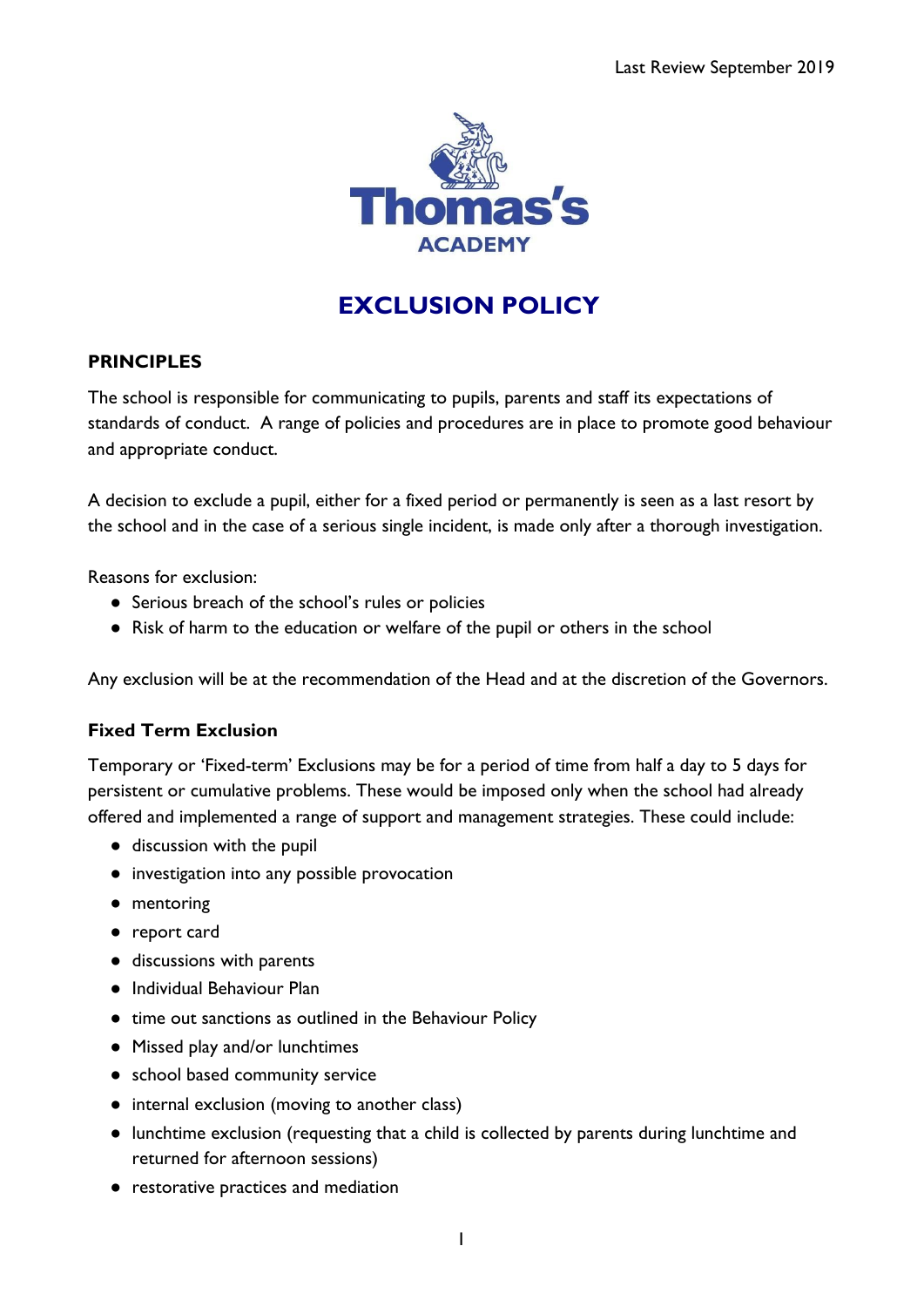● counselling

Fixed-Term Exclusions will not be used for minor incidents (e.g. failure to do homework, lateness, poor academic performance or breaches of uniform rules), except where these are persistent and defiant.

Fixed-Term Exclusion may be used in response to a single serious breach of school rules and policies or a disciplinary offence.

In such cases the Head will investigate the incident thoroughly and consider all evidence to support the allegation, taking account of the school's policies. The pupil will be encouraged to give his/her version of events and the Head will check whether the incident may have been provoked, for example by bullying or racial harassment.

If necessary the Head will consult a Governor but not the Governor who may have a role in reviewing the Head's decision.

#### **Permanent Exclusions**

A permanent exclusion is a very serious decision and the Head will consult with a Governor before enforcing it.

As with a temporary exclusion, it will follow a range of strategies and be seen as a last resort, or it will be in response to a very serious breach of school rules and policies or a criminal or disciplinary offence such as:

- Serious actual or threatened violence against another pupil or a member of staff
- Persistent disruption of learning over an extended period of time
- Possession or use of an illegal drug on school premises
- Carrying an offensive weapon
- Persistent bullying
- Racial, sexual or homophobic harassment

#### **The decision to exclude**

If the Head decides to exclude a pupil he/she will:

- ensure that there is sufficient recorded evidence to support the decision
- explain the decision to the pupil
- contact the parents, explain the decision and ask that the child be collected
- send a letter to the parents confirming the reasons for the exclusion, whether it is a permanent or temporary exclusion, the length of the exclusion and any terms or conditions agreed for the pupil's return
- in cases of more than a day's exclusion, ensure that appropriate work is set and that arrangements are in place for it to be marked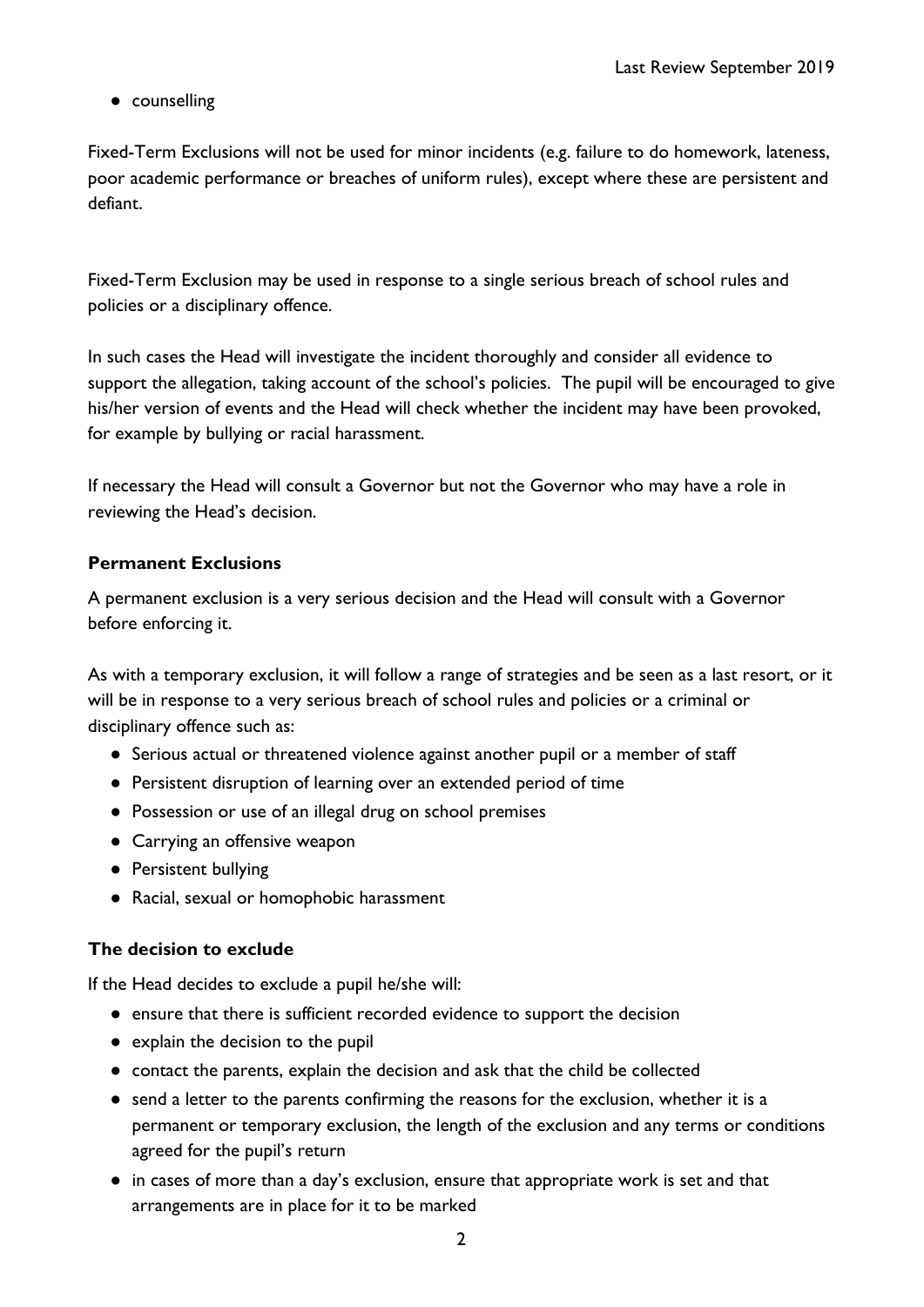- plan how to address the pupil's needs on his/her return
- plan a meeting with parents and pupil on his/her return

An exclusion should not be enforced if doing so may put the safety of the pupil at risk. In cases where parents will not comply by, for example, refusing to collect the child, the child's welfare is the priority.

## **Behaviour outside school**

Pupils' behaviour outside school on school business e.g. on school trips, at sports fixtures, is subject to the school's behaviour policy. Inappropriate behaviour in such circumstances will be dealt with as if it had taken place in school.

For behaviour outside the school, not on school business, the Head may exclude a pupil if there is a clear link between that behaviour and maintaining good behaviour and discipline among the pupil body as a whole, or if it is deemed to be damaging to the reputation of the school.

# **Pupils with special educational needs and disabled pupils**

The school must take account of any special educational needs when considering whether or not to exclude a pupil.

We have a legal duty under the Disability Discrimination Act 1995 (as amended by the Special Educational Needs and Disability Act 2001) not to discriminate against disabled pupils by excluding them from school for behaviour related to their disability. The Head should ensure that reasonable steps have been taken by the school to respond to a pupil's disability so the pupil is not treated less favourably for reasons related to the disability.

'Reasonable steps' could include:

- differentiation in the school's behaviour policy
- developing strategies to prevent the pupil's behaviour
- requesting external help with the pupil
- staff training

Where reasonable adjustments to policies and practices have been made to accommodate a pupil's needs and to avoid the necessity for exclusion as far as possible, exclusion may be justified if there is a material and substantial reason for it. A specific incident affecting order and discipline in the school may be such a reason.

# **Marking attendance registers following exclusion**

When a pupil is excluded temporarily, he/she should be marked as absent using Code E.

# **Removal from the school for medical reasons**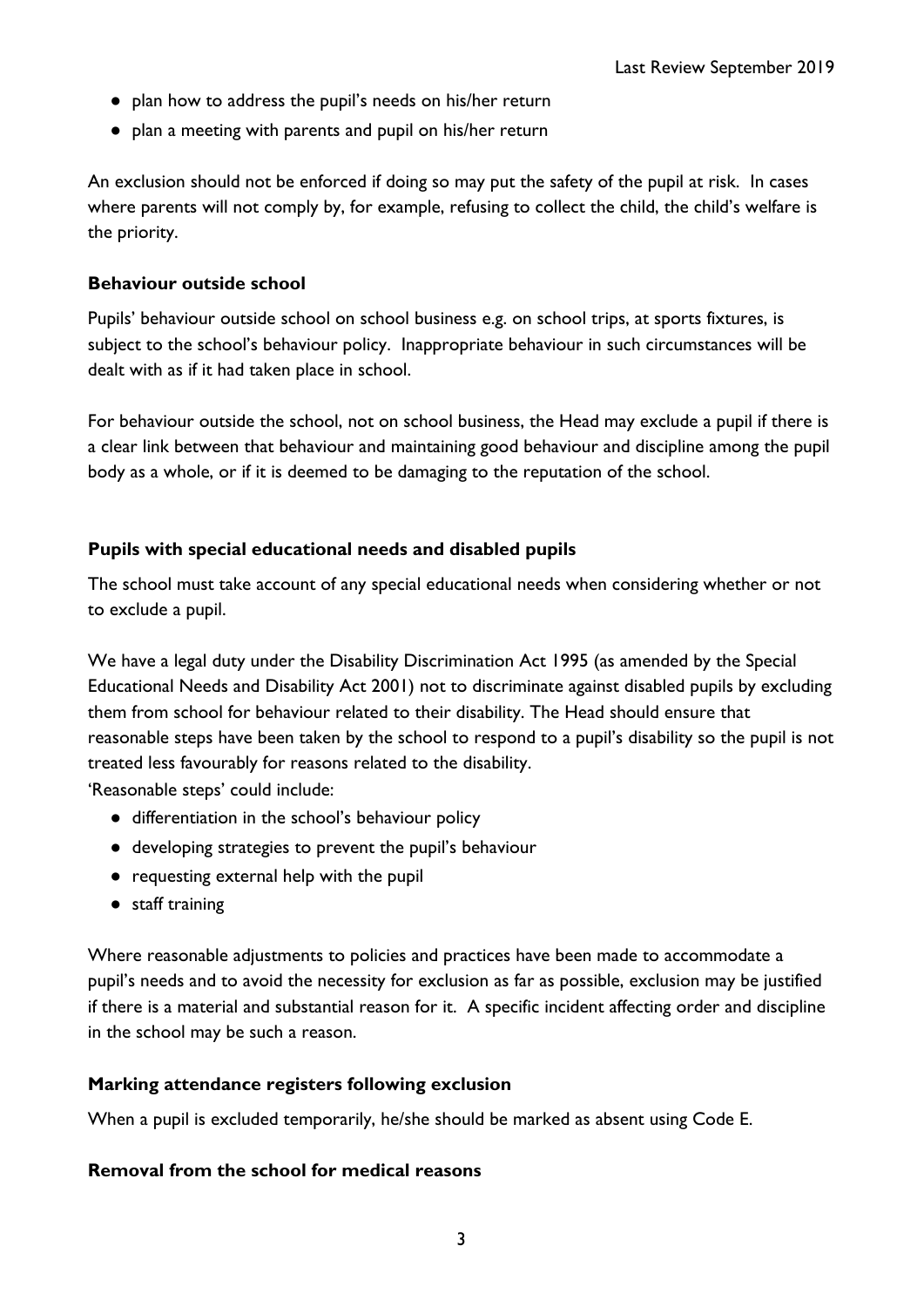The Head may send a pupil home, after consultation with that pupil's parents and a health professional as appropriate, if the pupil poses an immediate and serious risk to the health and safety of other pupils and staff, for example because of a diagnosed illness such as a notifiable disease. This is not an exclusion and should be for the shortest possible time. Parents will be asked to keep children at home for a period of 48 hours after an episode of diarrhoea or vomiting.

## **Procedure for review**

The decision to exclude a pupil from the School may be subject to review by a Governor at the parents' request. The decision to suspend a pupil for fewer than 6 school days may not be subject to review unless the suspension would prevent the pupil taking an examination. Permanent exclusions are subject to a Governors Review as per DFE requirements.

If parents wish to ask for a review of the decision to exclude a pupil from the School, they must make the request within seven days of being notified of the decision. The matter will be referred to the Governors. A Governor, who was not involved in the initial decision to exclude, will acknowledge the request and schedule a hearing to take place as soon as practicable and normally within five days.

Records relating to the decision to exclude and the parents' complaint will be copied to all parties not later than two days prior to the hearing. In no circumstances however shall the school or its staff be required to divulge to parents or others any confidential information on or the identities of pupils or others who have given information which has led to the exclusion or which the Head has acquired during an investigation.

The parents may be accompanied to the hearing by one other person. This may be a relative, teacher or friend. Legal representation will not normally be appropriate.

If possible the Governor will resolve the parents' complaint without the need for further investigation. Where further investigation is required, the Governor will decide how it should be carried out. After due consideration of all the facts considered to be relevant, the Governor will reach a decision on whether to uphold or rescind the exclusion or may make other recommendations. This decision will be made within ten days of the hearing.

The Governor will write to the parents informing them of the decision and the reasons for it. The decision of the Governor will be final. The Governor's findings and, if any, recommendations will be sent in writing to the parents, the Head and the other Governors.

This Policy has been written with regard to the DfE guidance "Behaviour and Discipline in Schools" (2014)

**See also:** Behaviour Policy, Code of Conduct, Complaints Policy, Safeguarding Policy